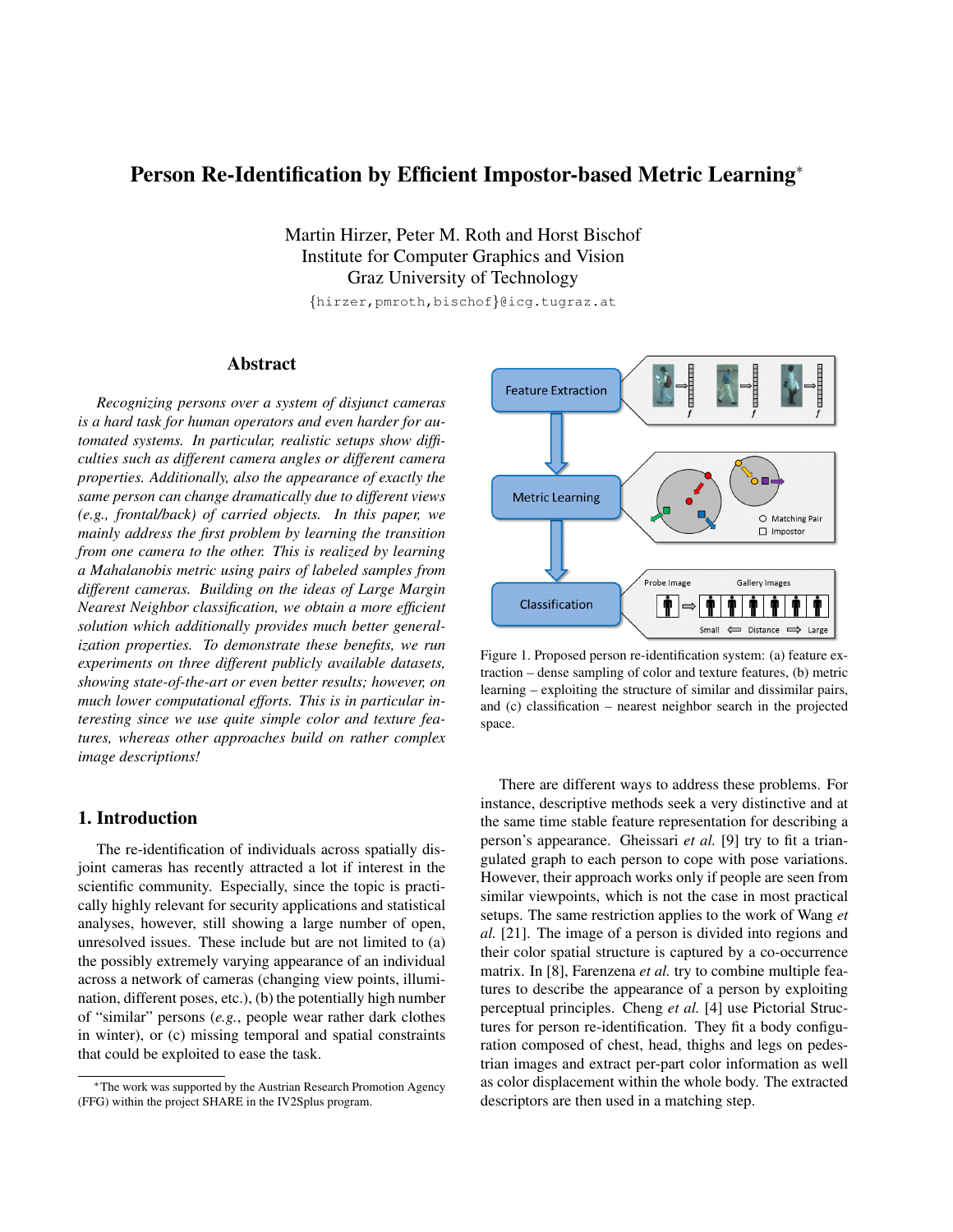As such approaches often are not distinctive enough and often rely on hand-crafted features other methods aim at learning discriminative models. For instance, Bak *et al.* [1] first apply a person detector, and then use AdaBoost to generate a visual signature consisting of Haar-like features. Gray and Tao [11] use AdaBoost to select the most relevant features out of a set of color and texture features. To compare corresponding features they additionally estimate a likelihood ratio test providing a similarity function. Lin and Davis [15] propose to learn pairwise dissimilarities that can be applied to nearest neighbor classification. Schwartz and Davis [20] use Partial Least Squares reduction to project high dimensional signatures onto a low dimensional discriminant space. Another method is presented by Prosser *et al.* [18]. Here, the person re-identification problem is formulated as a ranking problem. The authors introduce Ensemble RankSVM, a method that learns a subspace where the potential true match gets the highest rank.

Hirzer *et al.* [13] combine both of the aforementioned strategies, *i.e.*, they apply a descriptive and a discriminative model in parallel, showing that using the complementary information captured by both models leads to improved performance. Exploiting geometry was proposed by Baltieri *et al.* [2]. They generate a highly sophisticated 3D human body model from foreground segmented person images, which can then be matched using a histogram based distance. Makris *et al.* [16] and Rahimi *et al.* [19] simplify the problem by applying temporal constraints based on the spatial layout of the observed scene. Javed *et al.* [14] try to learn transitions between cameras to cope with illumination changes, and Zheng *et al.* [23] use contextual visual information that comes from surrounding people.

A midway between descriptive and discriminative approaches is metric learning. The idea is similar to descriptive methods, *i.e.*, the data is modeled by descriptive features, however, for comparing the descriptors not the Euclidean distance is used but a metric is learned; thereby learning the camera transitions, making such approaches more suitable for real world scenarios. For instance, Dikmen *et al.* [6] learn a Mahalanobis distance that is optimal for k-nearest neighbor classification using a maximum margin formulation. Similarly, Zheng *et al.* [24] also use metric learning, but formulate it in a probabilistic manner. They seek a distance that maximizes the probability of a matching pair having a smaller distance than a non-matching pair.

In general, a key advantage of metric learning is the computational efficiency during runtime; once learned only a linear projection has to be estimated. However, as a drawback, for calculating the metric typically computationally expensive optimization problems have to be solved (*e.g.*, [22, 5, 12]). Thus, considering a typical practical setup consisting of tens or hundreds of cameras, also the training time is highly relevant!

To overcome these limitations, we propose a more efficient metric learning approach also exploiting the natural constraints given by the person re-identification task. First, since we are given image pairs from different cameras, we formulate the metric learning task as a binary problem. Second, we take into account that already well separable samples have only little influence in the optimization and can be skipped. Third, we relax the hard to fulfill positivity constraint, yielding a closed-form solution via an eigenproblem. The experimental results on three different publicly available datasets show that in this way a sufficient approximation is obtained and that we finally get state-of-the-art or even better results. This is in particular of interest, since the computational effort can be reduced by magnitudes and a rather simple image description extracting color and texture information is applied.

The rest of the paper is organized as follows. First, in Section 2 we introduce our new person re-identification system, which is then demonstrated for several publicly available datasets of different complexity in Section 3. Finally, in Section 4 we summarize and conclude the paper.

# 2. Person Re-ID System

In this section, we introduce our proposed person reidentification system, consisting of three stages: feature extraction and dimensionality reduction, metric learning, and classification. The overall system is illustrated in Figure 1. Once the embedding and the metric have been learned, the samples in the search space can be projected onto a lower dimensional space. During search time an unknown sample can efficiently be projected onto this space by a linear transformation followed by a ranking step. In the following, these steps are discussed in more detail.

## 2.1. Representation

Color and texture features have proven to be successful for the task of person re-identification. We use HSV and Lab color channels as well as Local Binary Patterns to create a person image representation. The features are extracted from 8x16 rectangular regions sampled from the image with a grid of 4x8 pixels, *i.e.*, 50% overlap in both directions. In each rectangular patch we calculate mean values per color channel, which are then discretized to the range 0 to 40. Additionally, a histogram of LBP codes is generated from a gray value representation of the patch. These values are then put together to form a feature vector. The vectors from all regions are concatenated to build a representation for the whole image. To reduce the computational effort, we apply dimensionality reduction to the feature vectors. This is done using standard PCA.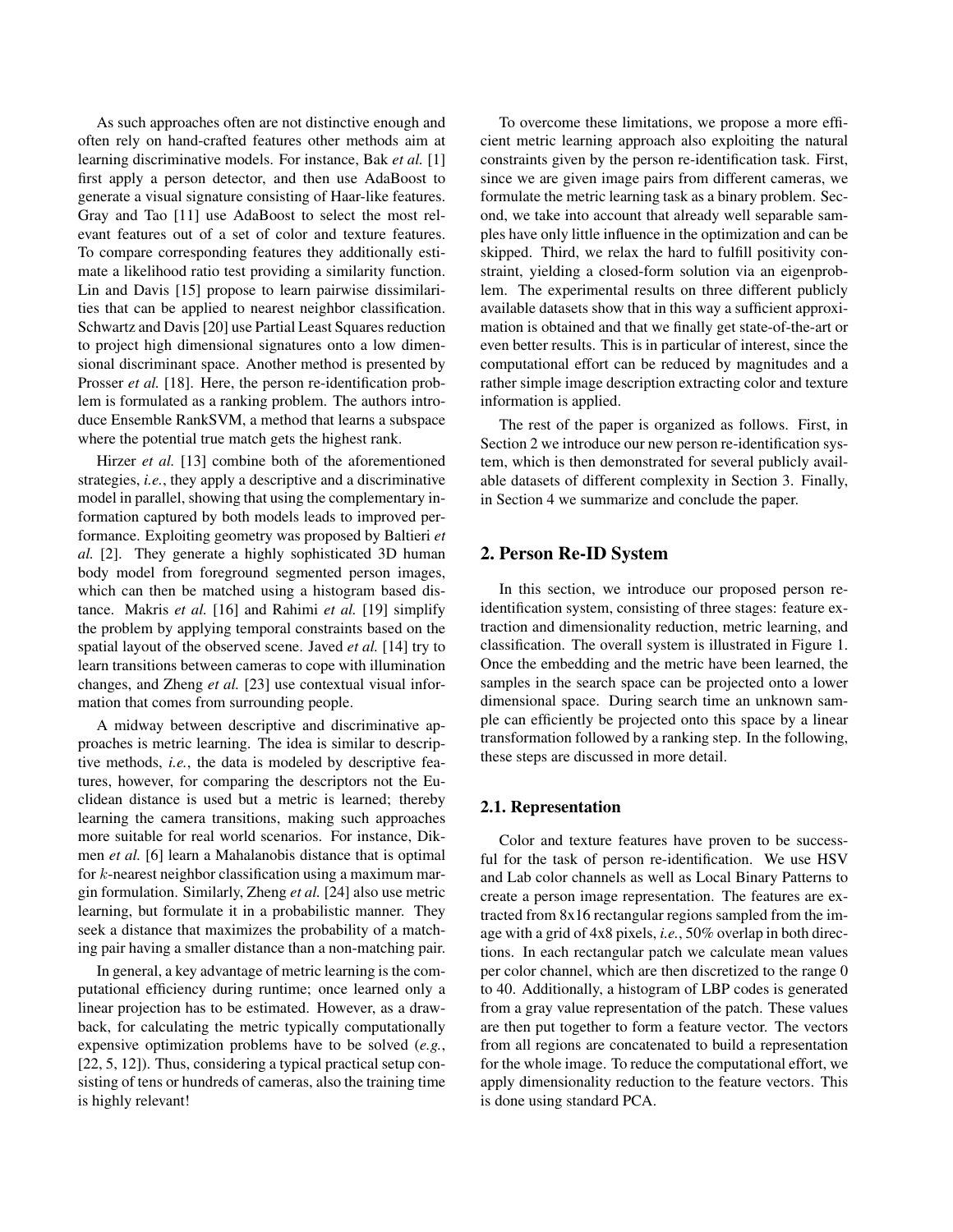#### 2.2. Pairwise Metric Learning

In the following, we introduce a metric learning approach for person re-identification exploiting specific constraints of the given task. Moreover, we introduce an efficient way to approximately solve the arising optimization problem. Given *n* data points  $x_i \in \mathbb{R}^m$ , one prominent approach for metric learning is to find a linear projection

$$
\hat{x} = \mathbf{L}x \tag{1}
$$

obtained from squared distances

$$
d_{\mathbf{L}}(x_i, x_j) = ||\mathbf{L}(x_i - x_j)||^2.
$$
 (2)

The matrix  $\mathbf{L} \in \mathbb{R}^{m \times m}$  induces a metric if it has full rank and a pseudo-metric otherwise. If additionally class labels are given, not only the generative structure of the data but also the discriminative information can be exploited.

In our case, we are given only a huge amount of image pairs  $(x_i, x_j)$  sharing the same label y, making it hard to find a meaningful discriminative projection. Thus, we define the sets  $S = \{(x_i, x_j) | y(x_i) = y(x_j) \}$  and  $D =$  $\{(x_i, x_j)|y(x_i) \neq y(x_j)\}\$  of similar and dissimilar points, respectively, allowing us to break down the original multiclass problem to a binary problem. The goal is to minimize the distance between similar points and to maximize the distance between dissimilar points. This can be achieved using the following objective function

$$
\mathcal{L}(\mathbf{L}) = \sum_{(i,j)\in S} ||\mathbf{L}(x_i - x_j)||^2 - \sum_{(i,j)\in \mathcal{D}} ||\mathbf{L}(x_i - x_j)||^2. \tag{3}
$$

However, inspired by advanced sampling techniques (*e.g.*, [17]), we propose to ignore those samples which can already be separated well in the original space and focus on the hard samples. As illustrated in Figure 1, similar to Large Margin Nearest Neighbor (LMNN) classification [22], we define a subset  $\mathcal{I}_{(i,j)} \subset \mathcal{D}$  over samples  $x_l$  (impostors), which invade the perimeter of a given pair  $(x_i, x_j)$ :

$$
\mathcal{I}_{(i,j)} = \{(x_i, x_l) | ||(x_i - x_l)||^2 \le ||(x_i - x_j)||^2 \} .
$$
 (4)

The conjunction of all thus obtained sets finally yields the impostor set

$$
\mathcal{I} = \bigcup \mathcal{I}_{(i,j)} . \tag{5}
$$

To take also into account how much an impostor invades the perimeter of a pair, we additionally weight the importance of an impostor:

$$
w_{il} = e^{-\frac{||x_i - x_l||}{||x_i - x_j||}}.
$$
 (6)

Thus, we can re-write the objective function Eq. (3) to

$$
\tilde{\mathcal{L}}(\mathbf{L}) = \sum_{(i,j)\in\mathcal{S}} ||\mathbf{L}(x_i - x_j)||^2 - \sum_{(i,l)\in\mathcal{I}} ||\mathbf{L} \ w_{il} \ (x_i - x_l)||^2
$$
\n(7)

and define the following optimization problem:

s.t.

$$
min \ \tilde{\mathcal{L}}(\mathbf{L}) \tag{8}
$$

$$
\mathbf{L}\mathbf{L}^{\top} = \mathbf{I} \,, \tag{9}
$$

where the constraint Eq. (9) avoids that the solution collapses to the trivial solution. It can be recognized that Eq. (8) and Eq. (9) define a semi-definite program (SDP) [3], which would typically be solved using an iterative procedure. However, in the following we will show that the actual problem is much simpler and can be solved more efficiently.

Thus, estimating the derivative of the Lagrange function

$$
\tilde{\mathcal{L}}(\mathbf{L}) + \lambda (\mathbf{L}\mathbf{L}^{\top} - \mathbf{I}) \tag{10}
$$

and setting it to zero, we get

$$
(\Sigma_S - \Sigma_I)L = \Lambda L , \qquad (11)
$$

where

$$
\Sigma_S = \sum_{(i,j)\in S} (x_i - x_j)(x_i - x_j)^\top \tag{12}
$$

$$
\Sigma_I = \sum_{(i,l)\in\mathcal{I}} w_{il}(x_i - x_l)(x_i - x_l)^\top. \tag{13}
$$

It is clear that the solution of Eq. (11) yields the eigenvectors and eigenvalues of  $\Sigma_S - \Sigma_I$ . Finally, the eigenvectors corresponding to the smallest  $k \ll m$  eigenvalues are selected as projection matrix:  $\mathbf{L}_k \in \mathbb{R}^{k \times m}$ . In this way, the most informative directions according to the objective function Eq.  $(7)$  are captured. Contrary, since L is an orthonormal matrix, keeping all  $m$  eigenvectors would rotate the feature space but the original distances would be preserved.

## 2.3. Classification

In person re-identification we want to recognize a certain person across different camera views. In the work at hand, we assume that we have already detected the persons in all camera views, *i.e.*, we do not tackle the detection problem.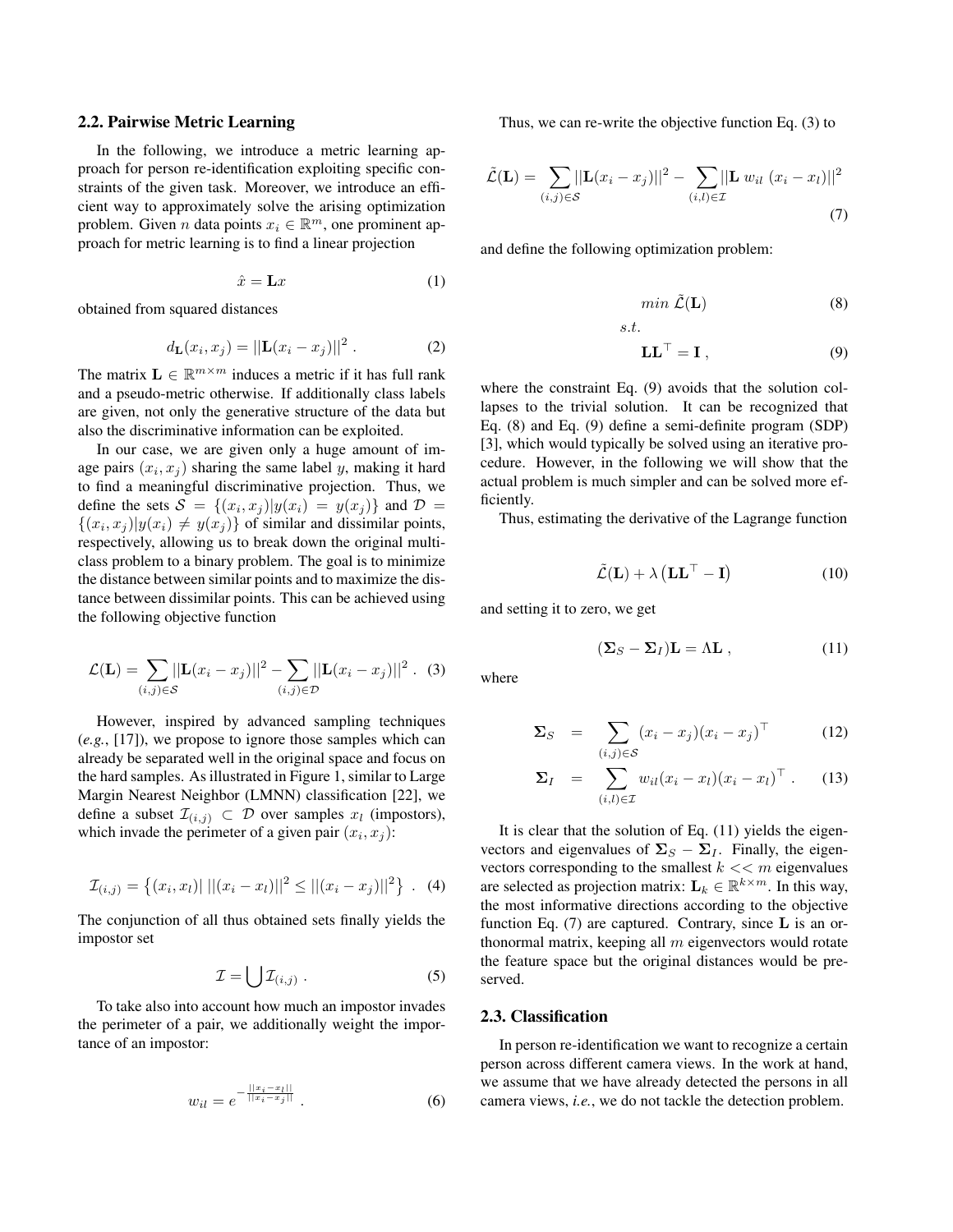Thus, the goal of person re-identification now is to find a person image that has been selected in one view (*probe image*) in all the images from another view (*gallery images*). This is achieved by calculating the distance between the probe image and all gallery images using the learned metric, and returning those gallery images with the smallest distance as potential matches.

## 3. Experimental Results

We evaluated our approach on three publicly available datasets, the VIPeR dataset [10], the PRID 2011 dataset (single shot version) [13], and the ETHZ dataset [20]. We chose these datasets because they provide many challenges faced in real world person re-identification applications, *e.g.*, viewpoint, pose and illumination changes, different backgrounds, image resolutions, occlusions, etc. For the VIPeR dataset we reduced the feature vectors described in Section 2.1 to 100 dimensions. Since the other datasets contain significantly less training samples, we used fewer dimensions there in order to avoid overfitting (80 for PRID 2011 and ETHZ SEQ. #1, 40 for ETHZ SEQ. #2 and ETHZ SEQ. #3). Interestingly, on PRID 2011 we achieved better results by using color features alone, *i.e.*, no LBP codes. This has also been reported in [13]. The number of eigenvectors k used for building the projection matrix is set to half of the feature dimension in all experiments.

# 3.1. VIPeR Dataset

The VIPeR dataset contains 632 person image pairs taken from two different camera views. Changes of viewpoint, illumination and pose are the most prominent sources of appearance variation between the two images of a person. For evaluation we followed the procedure described in [11]. The set of 632 image pairs is randomly split into two sets of 316 image pairs each, one for training and one for testing. In the test case, the two images of an image pair are randomly assigned to a probe and a gallery set. A single image from the probe set is then selected and matched with all images from the gallery set. This process is repeated for all images in the probe set. The whole evaluation procedure is carried out 10 times, and the average result is reported in form of a Cumulative Matching Characteristic (CMC) curve [21], which represents the expectation of finding the true match within the first  $r$  ranks.

The thus obtained results are shown in Figure 2a. For comparison we also give results obtained by using all point pairs of the class D (Diff) as stated in Eq. (3) (*i.e.*, no impostors), Linear Discriminative Analysis (LDA) projection, which could be seen as basic metric learning baseline, and simple feature matching using Euclidean distance. It is obvious that using the proposed method leads to a huge performance gain over LDA projection and simple feature

matching. Furthermore, specifically sampling those points that invade the perimeter of a pair leads to a much higher performance than using all point pairs of class  $D$  (Diff). In Table 1 we additionally show a comparison of our to other person re-identification methods. As can be seen, our method outperforms the state-of-the-art, however, at a much reduced computational cost. The results for LMNN [22] and ITML [5] were obtained using exactly the same features and training and test set splits as for our method. The results for the remaining methods originate from the corresponding papers.

In Table 1 we also analyze the computation time of our method using a Matlab implementation on a 2.83 GHz quad core CPU. The big advantage of our approach compared to others is its training time efficiency, since it does not rely on computationally complex optimization schemes. Using the learned metric in the evaluation step is efficient either, making it suitable for even large scale problems.

| Method                | $r=1$ | 10 | 20 | 50 | 100 | $t_{train}$        |
|-----------------------|-------|----|----|----|-----|--------------------|
| Proposed              | 22    | 63 | 78 | 93 | 98  | 0.3 <sub>sec</sub> |
| <b>LMNN</b> [22]      | 17    | 54 | 69 | 88 | 96  | $2 \text{ min}$    |
| ITML $[5]$            | 13    | 53 | 71 | 90 | 97  | $25$ sec           |
| ELF [11]              | 12    | 43 | 60 | 81 | 93  | 5 hrs              |
| SDALF[8]              | 20    | 50 | 65 | 85 |     |                    |
| <b>ERSVM</b> [18]     | 13    | 50 | 67 | 85 | 94  | $13 \text{ min}$   |
| $\overline{D}DC$ [13] | 19    | 52 | 65 | 80 | 91  |                    |
| PS [4]                | 22    | 57 | 71 | 87 |     |                    |
| <b>PRDC</b> [24]      | 16    | 54 | 70 | 87 | 97  | $15 \text{ min}$   |
| $LMNN-R*$ [6]         | 20    | 68 | 80 | 93 | 99  |                    |

Table 1. Comparison of matching rates in [%] at different ranks  $r$  and, if available, average training times per trial on the VIPeR dataset. (\* Indicates that the best run was reported, which cannot directly be compared to the other results!)

## 3.2. PRID 2011 Dataset

The PRID 2011 dataset consists of person images recorded from two different static surveillance cameras. Two scenarios are provided, a multi shot (multiple images per person in each camera view) and a single shot (one image per person in each camera view) scenario. We used the latter one for our evaluation. Typical challenges on this dataset are viewpoint and pose changes as well as significant differences in illumination, background and camera characteristics. Camera view A contains 385 persons, camera view B contains 749 persons, with 200 of them appearing in both views. Hence, there are 200 person image pairs in the dataset. These image pairs are randomly split into a training and a test set of equal size. For evaluation on the test set, we followed the procedure described in [13], *i.e.*, camera A is used for the probe set and camera B is used for the gallery set. Thus, each of the 100 persons in the probe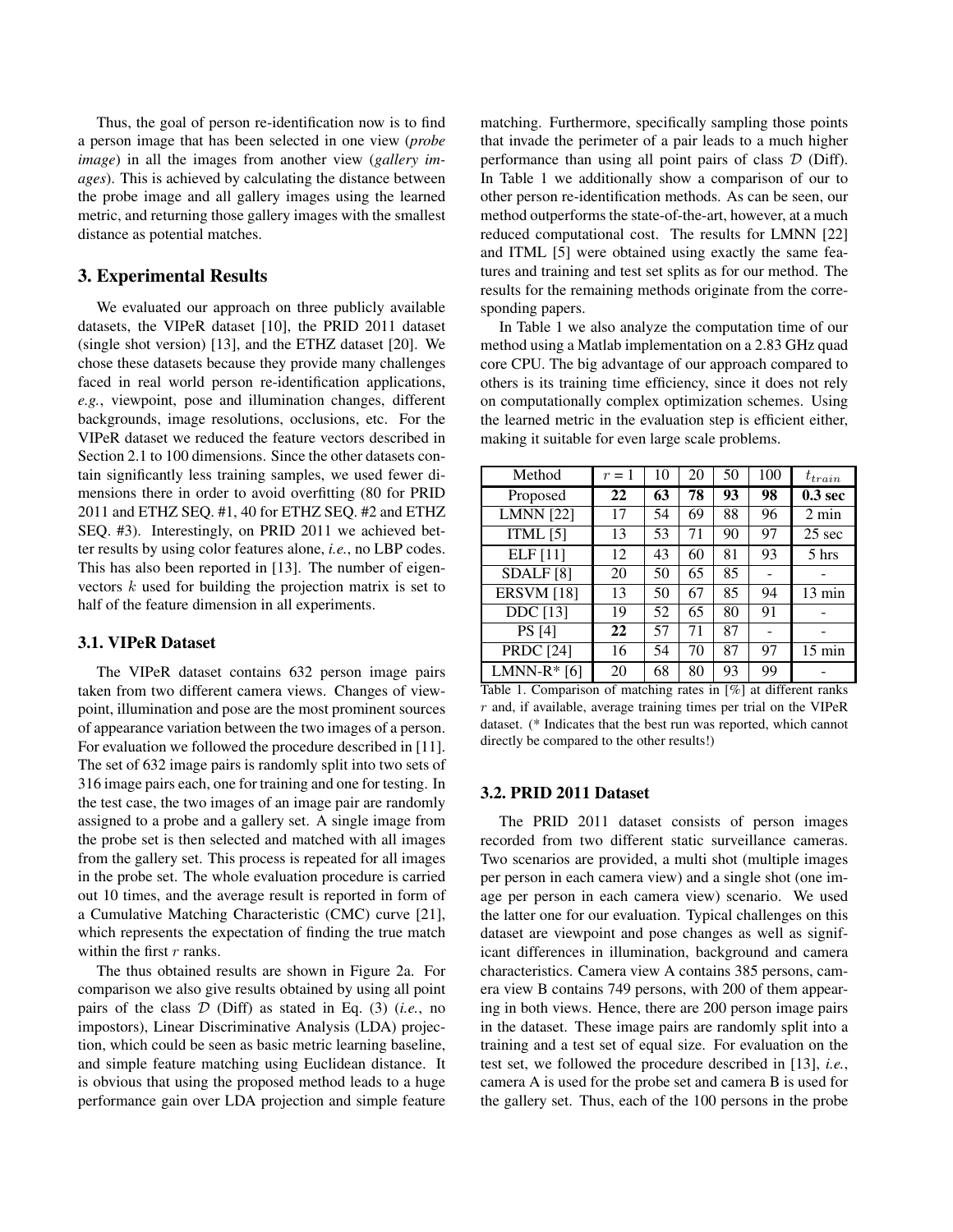

Figure 2. Average CMC curves of our approach, the eigenvalue problem according to Eq. (3), LDA, and feature matching using Euclidean distance on (a) the VIPeR, (b) the PRID 2011, and (c) the ETHZ SEQ. #1 dataset.

set is searched in a gallery set of 649 persons (all images of camera view B except the 100 training samples). Again, the whole procedure is repeated 10 times and the result is reported in form of an average CMC curve in Figure 2b. As can be seen, applying the proposed metric leads to superior performance compared to using LDA, Euclidean distance, or directly solving Eq. (3).

In Table 2 we compare our approach to the descriptive model of Hirzer *et al.* [13], which also uses the single shot setup. As can be seen by the numbers, our method clearly outperforms their model at all ranks.

| Method            | $\overline{\phantom{0}}$ | l0                   |    | 106 |
|-------------------|--------------------------|----------------------|----|-----|
| Proposed          | 15                       | 38                   | 67 | 80  |
| Descr. Model [13] |                          | $\gamma_{\varDelta}$ |    | 70  |

Table 2. Matching rates of our approach and the descriptive model of [13] in [%] at different ranks  $r$  on the PRID 2011 dataset.

# 3.3. ETHZ Dataset

The ETHZ dataset [7] contains video sequences of urban scenes captured from moving cameras. It has originally been proposed for pedestrian detection, but Schwartz and Davis [20] provide a modified version of the dataset for the task of person re-identification. This version consists of person images extracted from three video sequences structured as follows: SEQ. #1 contains 83 persons (4.857 images), SEQ. #2 contains 35 persons (1.961 images), and SEQ. #3 contains 28 persons (1.762 images). All images have been resized to  $64x32$  pixels. The most challenging aspects of the ETHZ dataset are illumination changes and occlusions. However, since person images are captured from a single moving camera, the dataset does not provide a realistic scenario for person re-identification with multiple disjoint cameras, different viewpoints, different camera characteristics, etc. Despite this limitation it is commonly used for person re-identification.

We use a single shot evaluation strategy, *i.e.*, we randomly sample two images per person to build a training pair, and another two images to build a test pair. The images of the test pairs are then assigned to the probe and the gallery set. After learning a metric, each image in the probe set is matched with all images in the gallery set. The whole procedure is repeated 10 times to generate an average result. The CMC curve for SEQ. #1 is shown in Figure 2c, the results for all three sequences compared to two other methods also using a single shot evaluation, *i.e.*, SDALF [8] (single shot version) and PLS [20], are provided in Table 3.

| Method          | $r=1$   | 2  | 3  | 4  | 5  | 6  | 7  |  |
|-----------------|---------|----|----|----|----|----|----|--|
|                 | SEO. #1 |    |    |    |    |    |    |  |
| Proposed        | 78      | 84 | 87 | 89 | 90 | 91 | 91 |  |
| SDALF[8]        | 65      | 73 | 77 | 79 | 81 | 82 | 84 |  |
| <b>PLS</b> [20] | 79      | 85 | 86 | 87 | 88 | 89 | 90 |  |
|                 | SEO. #2 |    |    |    |    |    |    |  |
| Proposed        | 74      | 81 | 84 | 87 | 89 | 91 | 92 |  |
| <b>SDALF</b>    | 64      | 74 | 79 | 83 | 85 | 87 | 89 |  |
| <b>PLS</b>      | 74      | 79 | 81 | 83 | 84 | 85 | 87 |  |
|                 | SEQ. #3 |    |    |    |    |    |    |  |
| Proposed        | 91      | 95 | 97 | 98 | 98 | 98 | 99 |  |
| <b>SDALF</b>    | 76      | 83 | 86 | 88 | 90 | 92 | 93 |  |
| <b>PLS</b>      | 77      | 81 | 82 | 84 | 85 | 87 | 89 |  |

Table 3. Matching rates of our approach, SDALF (single shot), and PLS in [%] on the ETHZ dataset at the first 7 ranks.

Our results on SEQ. #1 are comparable to PLS [20] and clearly outperform SDALF [8]. Interestingly, even matching image descriptors directly (Euclidean distance) slightly outperforms SDALF. On the other two sequences, our method also delivers state-of-the-art performance (SEQ. #2) or better (SEQ. #3). However, since the number of training samples is very small on these two sequences, learning a metric gets difficult, and compared to LDA or Euclidean distance matching we get only a little performance gain.